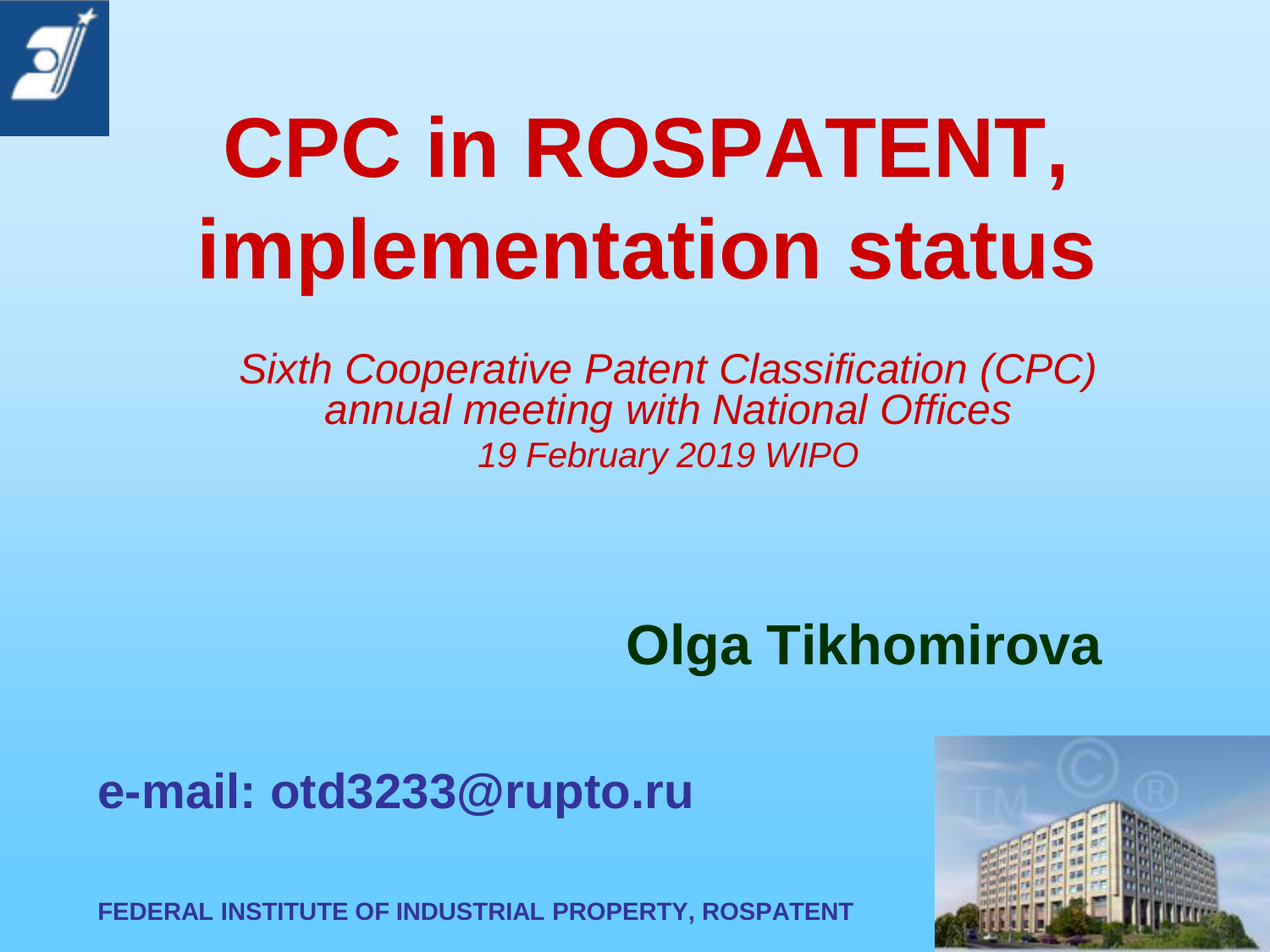

## CPC implementation

• Since 2016 examiners in Federal Institute of Industrial Property classify under CPC all current national patent documents (with the exception of PCT)

• We use CPC for classifying in all technical fields 2000 the contract of 2000 the contract 2000 the 2000 the 2000 the 2000 the 2000 the 2000 the 2000 the 2000 the 2000 the 2000 the 2000 the 2000 the 2000 the 2000 the 2000 the 2000 the 2000 the 2000 the 2000

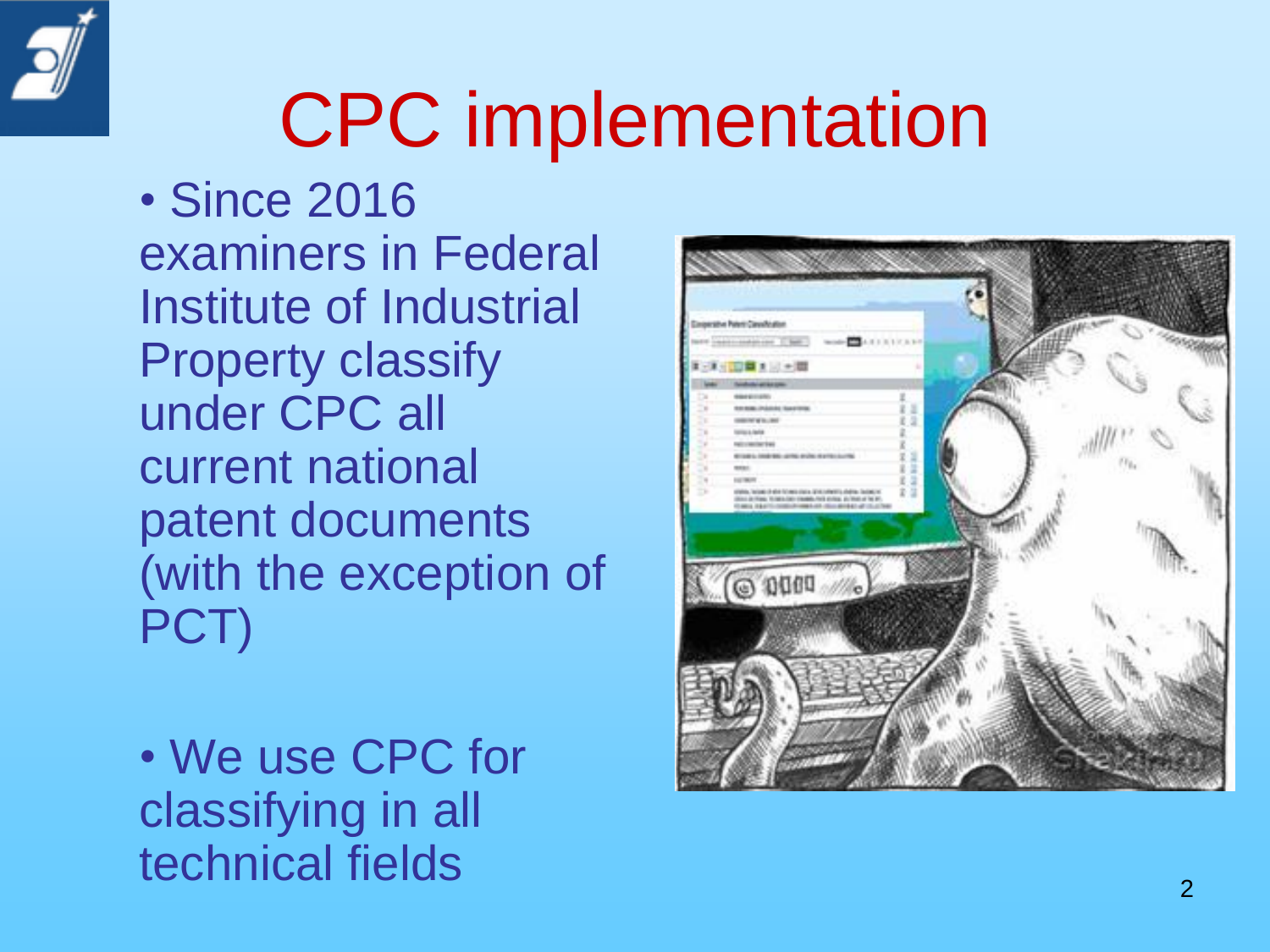

### **Mistakes**

Number of mistakes in the CPC classification of Russian documents decreased in comparison with previous year in the estimation of EPO

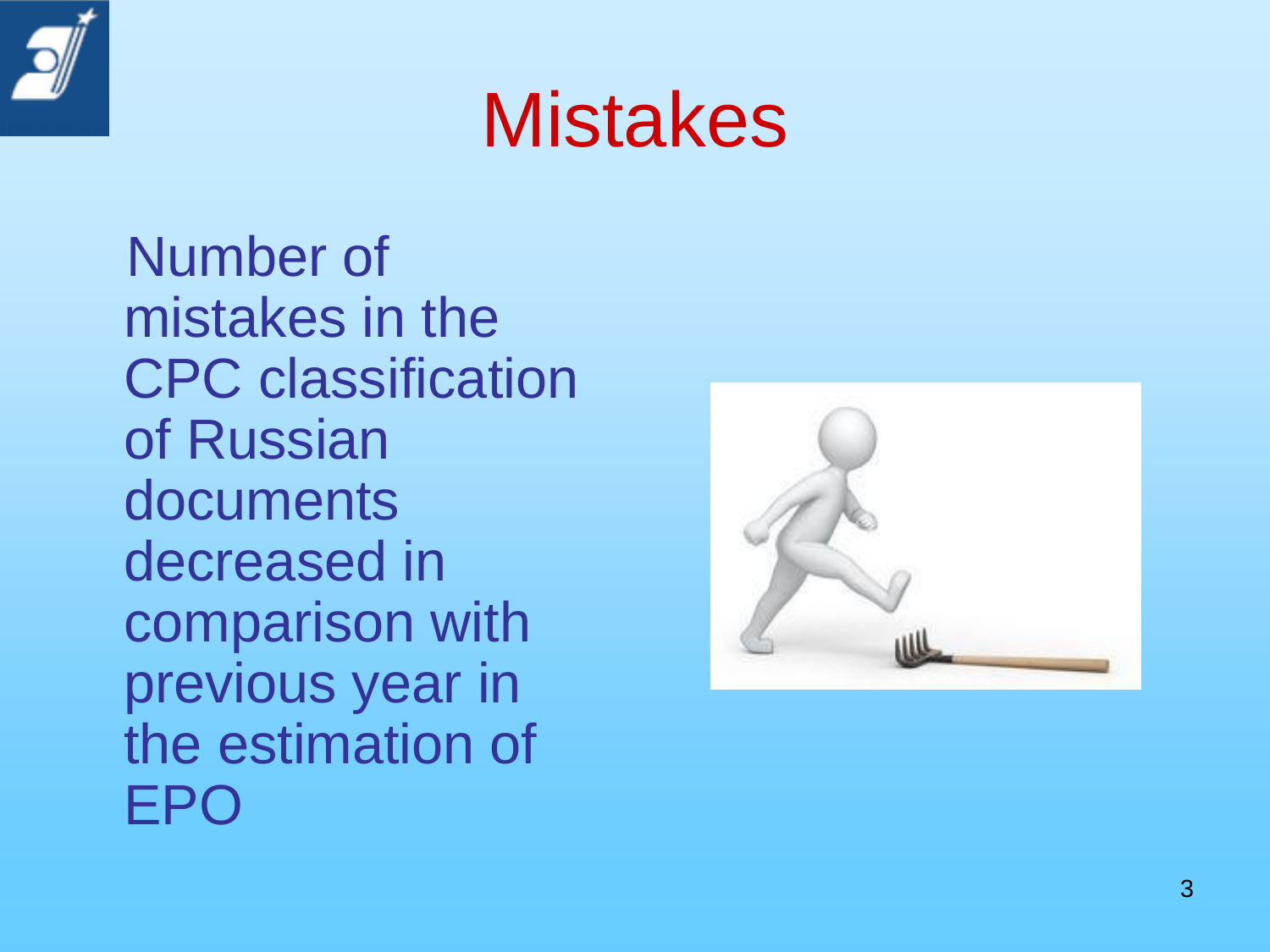We have integrated CPC in our inner software:

• electronic document management system *for patent applications*



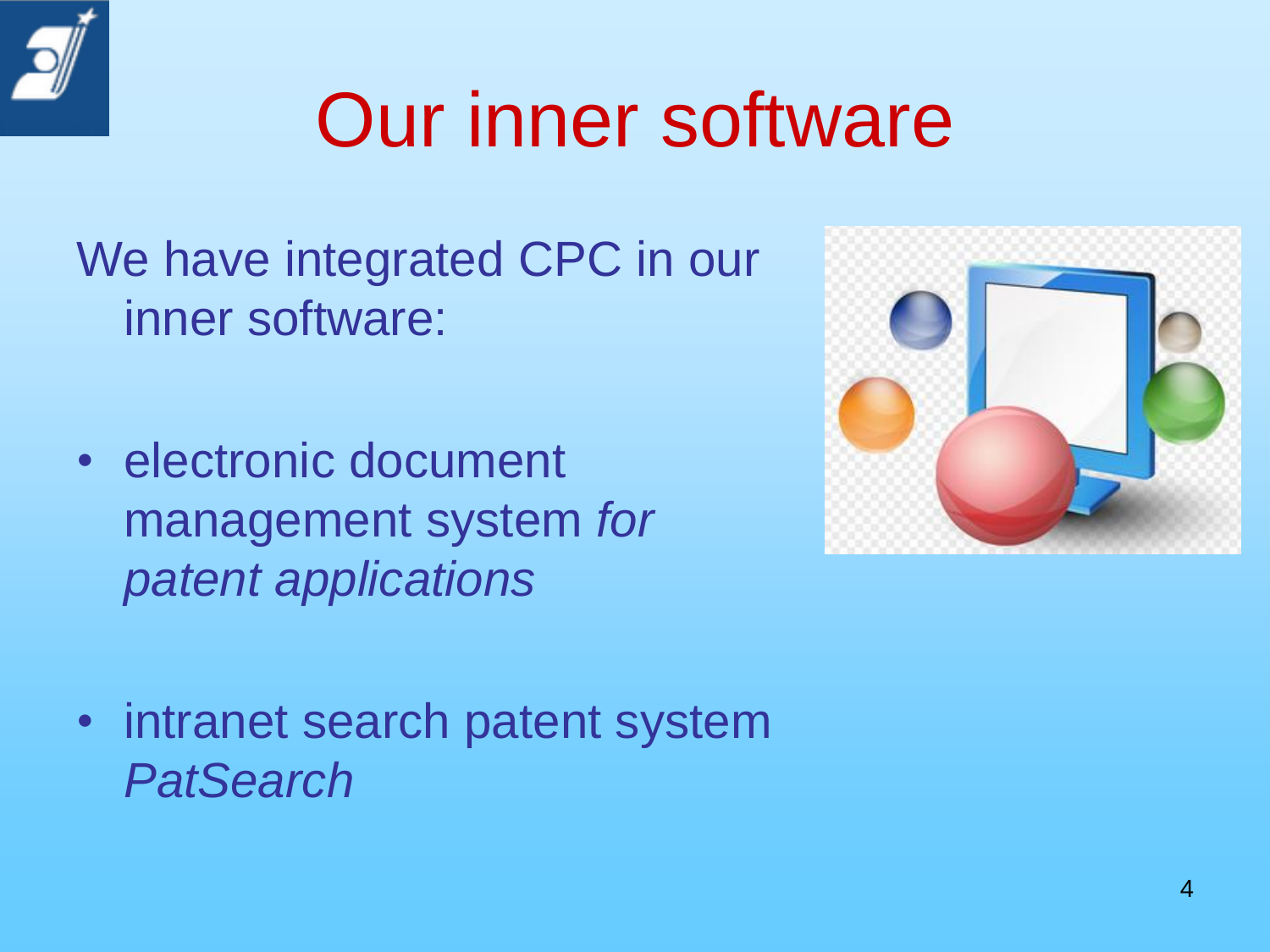

#### Our electronic document management system provides control of entered CPC symbols according to actual CPC version

|                                                     | Биб. данные                                                                                         |                                                             |                                        | Описание                                              |                | Формула                                                                                              | Реферат                                                                 |  |  |
|-----------------------------------------------------|-----------------------------------------------------------------------------------------------------|-------------------------------------------------------------|----------------------------------------|-------------------------------------------------------|----------------|------------------------------------------------------------------------------------------------------|-------------------------------------------------------------------------|--|--|
|                                                     | Дата подачи заявки<br>05.12.2018                                                                    |                                                             |                                        |                                                       |                |                                                                                                      |                                                                         |  |  |
| П                                                   | • Классифицирование - Internet Explorer                                                             |                                                             |                                        |                                                       |                |                                                                                                      | $\times$<br>$\Box$                                                      |  |  |
| в<br>с                                              | $\wedge$<br>Закрыть<br>Сохранить изменения<br>Классифицирование по индексам СРС<br>Найти по словарю |                                                             |                                        |                                                       |                |                                                                                                      |                                                                         |  |  |
| п                                                   | Сбросить<br>Раздел                                                                                  | Класс                                                       | Подкласс                               | Основная                                              | Подгруппа      | Значение                                                                                             |                                                                         |  |  |
|                                                     | BY                                                                                                  | 60                                                          | $G$ $\vee$                             | группа<br>5                                           | 044            | классификации<br>$\boxed{1}$                                                                         |                                                                         |  |  |
| $\Gamma$<br>đ<br>3<br>B<br>$\mathbf{B}$             |                                                                                                     |                                                             | Сообщение с веб-страницы<br>версии СПК | Индекс В60G5/044 отсутствует в справочнике актуальной | $\times$<br>OK | Первоначаль<br>реклассифиц<br>данные<br>BV<br><b>Источник</b><br>классификац<br>данных<br>$H$ $\vee$ | <b>News</b><br>1 February 2019<br>The 2019.02 version of the CPC scheme |  |  |
| Л<br>$\overline{b}$<br>$\overline{\mathbf{3}}$<br>ď | Добавить/изменить индекс<br>Основной и последующие индексы СРО<br>B60G 5/043 (2019.02)I             | Is now in force.<br>CPC open linked Data is now accessible. |                                        |                                                       |                |                                                                                                      |                                                                         |  |  |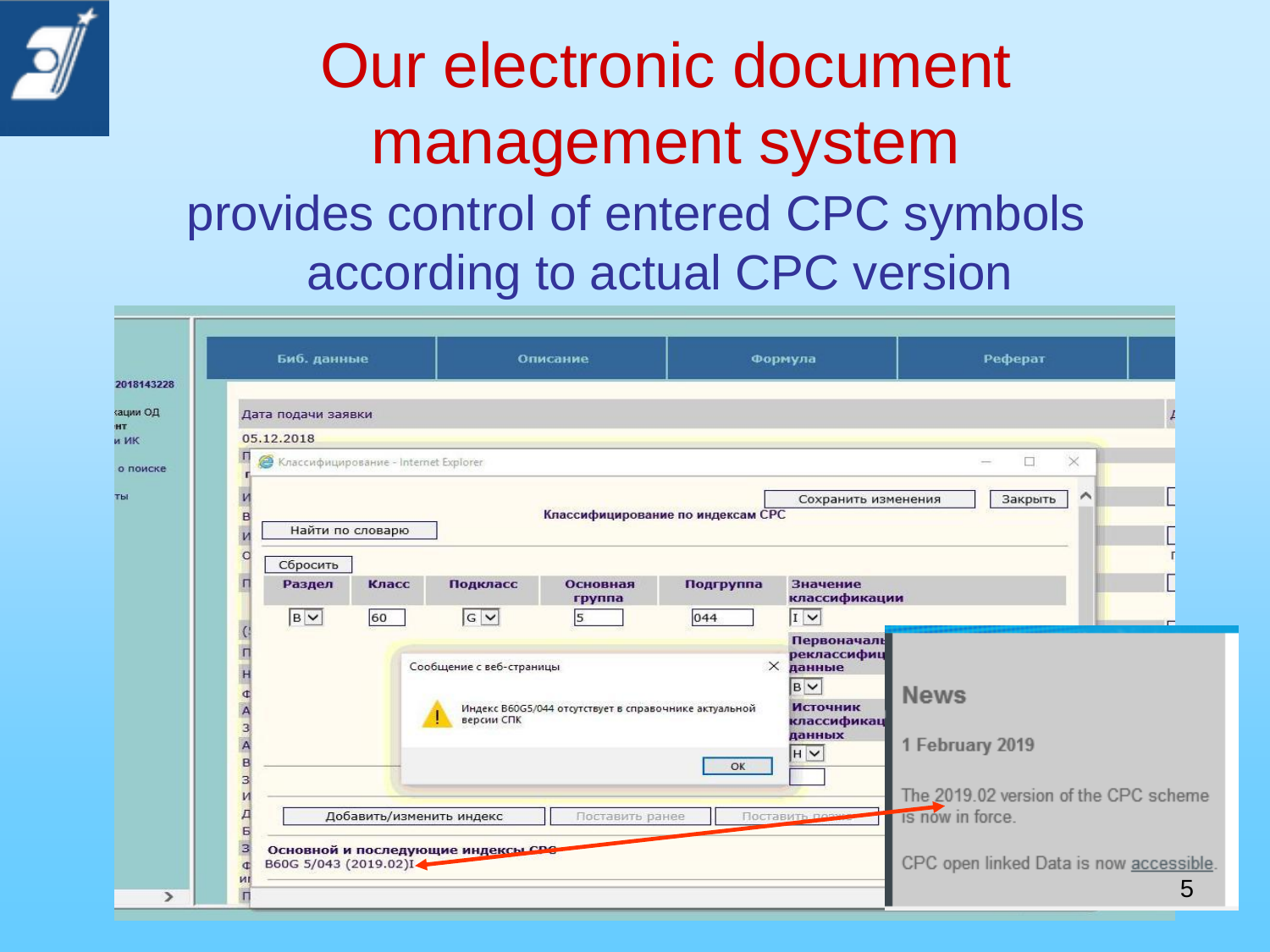### In electronic document management system CPC validation is checked

|                      | Биб. данные                             |       |                                    | Описание                                              |                                   | Формула                                                                       | Реферат                       |  |
|----------------------|-----------------------------------------|-------|------------------------------------|-------------------------------------------------------|-----------------------------------|-------------------------------------------------------------------------------|-------------------------------|--|
|                      | Дата подачи заявки                      |       |                                    |                                                       |                                   |                                                                               |                               |  |
|                      | 05.12.2018                              |       |                                    |                                                       |                                   |                                                                               |                               |  |
| п                    | • Классифицирование - Internet Explorer |       |                                    |                                                       |                                   |                                                                               | $\times$<br>$\Box$            |  |
| B<br>O               | Найти по словарю                        |       |                                    |                                                       | Классифицирование по индексам СРС | Сохранить изменения                                                           | $\curvearrowright$<br>Закрыть |  |
| $\Box$               | Сбросить<br>Раздел                      | Класс | Подкласс                           | Основная<br>группа                                    | Подгруппа                         | Значение<br>классификации                                                     |                               |  |
|                      | <b>B</b> V                              | 60    | $G$ $\vee$                         | P.                                                    | 044                               | $\sqrt{I V}$                                                                  |                               |  |
| $\Box$<br>đ          |                                         |       | Сообщение с веб-страницы           | Индекс В60G5/044 отсутствует в справочнике актуальной |                                   | Первоначальные или<br>реклассифицированные<br>данные<br>BV<br><b>Источник</b> |                               |  |
| 3                    |                                         |       | версии СПК                         |                                                       |                                   | классификационных<br>данных                                                   |                               |  |
| $\mathbf{B}$         |                                         |       |                                    |                                                       | OK                                | $H$ $\vee$                                                                    |                               |  |
| З                    |                                         |       |                                    |                                                       |                                   |                                                                               |                               |  |
|                      |                                         |       | Добавить/изменить индекс           | Поставить ранее                                       |                                   | Поставить позже                                                               | Удалить индекс                |  |
| $\vert$ <sub>3</sub> | B60G 5/043 (2019.02)I                   |       | Основной и последующие индексы СРС |                                                       |                                   |                                                                               | <b>У зерситет</b>             |  |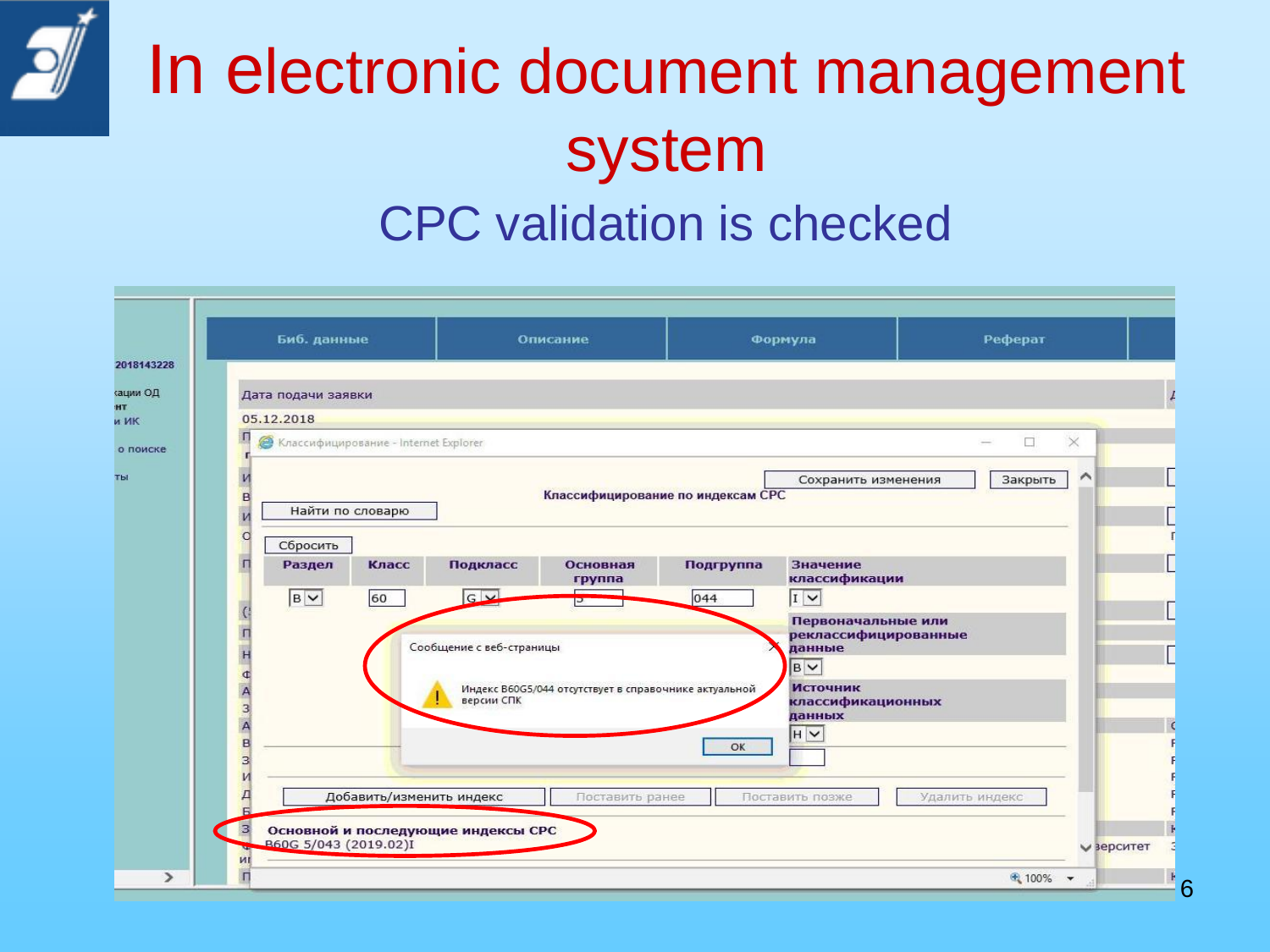

## CPC is integrated into intranet search patent system PatSearch

| http://vm-rospweb.rospatent.rupto.ru/?tab=0&type=CPC&ref=0.2166547183246043 - CPC - Pegakuun 20 - Windows Internet Explorer                    |                                                                                                                                                                                                                                                                                                                                                                                                                                                                                                                                                                                                                                                                                                                                                             |                              |
|------------------------------------------------------------------------------------------------------------------------------------------------|-------------------------------------------------------------------------------------------------------------------------------------------------------------------------------------------------------------------------------------------------------------------------------------------------------------------------------------------------------------------------------------------------------------------------------------------------------------------------------------------------------------------------------------------------------------------------------------------------------------------------------------------------------------------------------------------------------------------------------------------------------------|------------------------------|
| Выполнить поиск в<br>Просмотр СРС<br><b>CPC</b>                                                                                                |                                                                                                                                                                                                                                                                                                                                                                                                                                                                                                                                                                                                                                                                                                                                                             | <b><i>•</i></b> Справка      |
| Классификационный индекс<br>Выбрать<br>白砂 A45                                                                                                  | <b>Илассификационный индекс: А46В (94501 вхождение(я))</b><br>+ Добавить к запросу<br><b><sup>9</sup></b> Новый запрос<br>• Назад                                                                                                                                                                                                                                                                                                                                                                                                                                                                                                                                                                                                                           | $EN$ PYC $[]$ $\Box$<br>$\ $ |
| A46<br>ĖH                                                                                                                                      | Заголовок<br>BRUSHES (handles not integral with brushware B25G) [2018-08-01]                                                                                                                                                                                                                                                                                                                                                                                                                                                                                                                                                                                                                                                                                |                              |
| Ė-<br>A46B<br>A46B0001/00<br>A46B0003/00<br>Ė-                                                                                                 | Сводный заголовок подгруппы<br><b>BRUSHES</b> (handles not integral with brushware <b>B25G</b> )                                                                                                                                                                                                                                                                                                                                                                                                                                                                                                                                                                                                                                                            |                              |
| A46B0003/005<br>A46B0003/02<br>A46B0003/04<br>A46B0003/06<br>由 2 A46B0003/08                                                                   | <b>Warnings</b><br>1. The following IPC groups are not in the CPC scheme. The subject matter for these IPC groups is classified in the following CPC groups:<br>A46B11/02 covered by A46B11/00 or A46B11/0017 or A46B11/0017 or A46B11/002<br>A46B11/04 covered by A46B11/00 or A46B11/0013                                                                                                                                                                                                                                                                                                                                                                                                                                                                 |                              |
| A46B0003/16<br>A46B0003/18<br>A46B0003/20<br>A46B0003/22<br>A46B0005/00                                                                        | 2. In this subclass non-limiting references (in the sense of paragraph 39 of the Guide to the IPC) may still be displayed in the scheme.<br><b>Definitions</b><br><b>Definition statement</b><br>This place covers:<br>Apparatus with brushes in general                                                                                                                                                                                                                                                                                                                                                                                                                                                                                                    |                              |
| 中心 A46B0005/0004<br>白心 A46B0005/002<br>白 2 A46B0005/0025<br>A46B0005/0029<br>白 2 A46B0005/0033<br>A46B0005/0037<br>$\rightarrow$ A46B0005/0041 | Relationships with other classification places<br>Subclass A45D covers hairdressing or shaving equipment; manicuring or other cosmetic treatmen<br>Subclass A47L covers domestic washing or cleaning; suction cleaner in general<br>Subclass A61C covers oral or dental hygiene<br>Subclass A61H covers physical therapy apparatus e.g. skin or gum massage<br>Subclass <b>BOSC</b> covers apparatus for applying liquids to surfaces in general<br>Subclass <b>BO5D</b> covers process for applying liquids to surfaces in general<br>Subclass <b>BO8B</b> covers cleaning in general or prevention of fouling in general<br>Subclass B24B covers machine and process for grinding or polishing<br>Subclass <b>B25G</b> covers handles for hand implements |                              |

7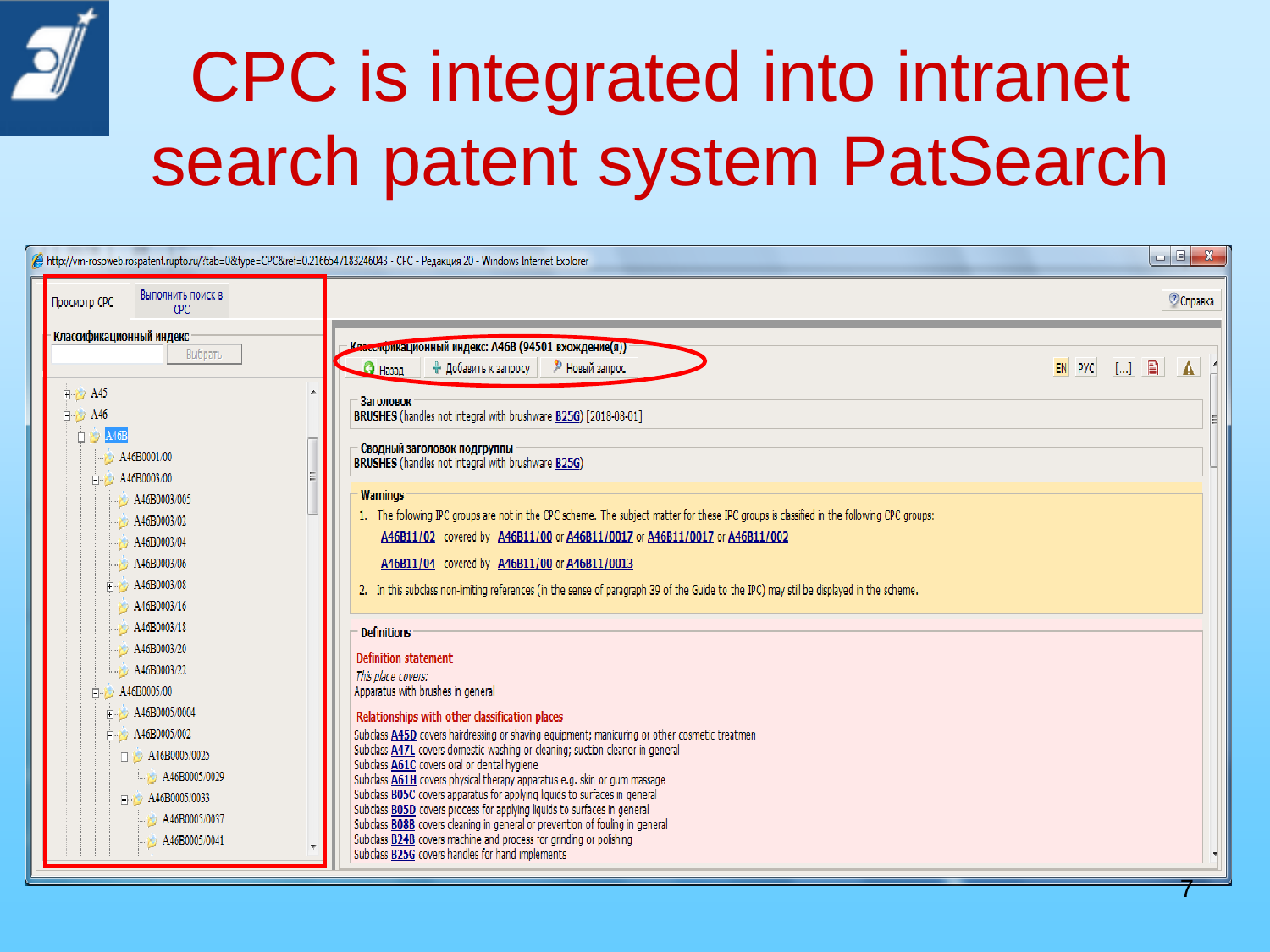

### Machine translation of CPC into Russian in PatSearch

| http://vm-rospweb.rospatent.rupto.ru/?tab=0&type=CPC&ref=0.2166547183246043 - CPC - Редакция 20 - Windows Internet Explorer                                                        |                                                                                                                   |                                                                                                                                                                                                                                                                                                                                                                                                                                                                                                                                                                                                                                                                                         |
|------------------------------------------------------------------------------------------------------------------------------------------------------------------------------------|-------------------------------------------------------------------------------------------------------------------|-----------------------------------------------------------------------------------------------------------------------------------------------------------------------------------------------------------------------------------------------------------------------------------------------------------------------------------------------------------------------------------------------------------------------------------------------------------------------------------------------------------------------------------------------------------------------------------------------------------------------------------------------------------------------------------------|
| Выполнить поиск в<br>Просмотр СРС<br>CPC.                                                                                                                                          |                                                                                                                   | <sup>2</sup> Справка                                                                                                                                                                                                                                                                                                                                                                                                                                                                                                                                                                                                                                                                    |
| Классификационный индекс<br>Выбрать<br>由 A45<br><b>白心 A46</b>                                                                                                                      | Классификационный индекс: А46В (94501 вхождение(я))                                                               | $\mathbf{E}$<br>EN PYC<br>Α<br>Заголовок<br>Щетки (ручки, не представляющие одно целое с brushware B25G) [2018-08-01]                                                                                                                                                                                                                                                                                                                                                                                                                                                                                                                                                                   |
| $B$ $\rightarrow$ $A$ <sub>46</sub> B<br>A46B0001/00<br>A46B0003/00<br>Ėŀ                                                                                                          |                                                                                                                   | Сводный заголовок подгруппы<br>Щетки (ручки, не представляющие одно целое с brushware B25G)                                                                                                                                                                                                                                                                                                                                                                                                                                                                                                                                                                                             |
| A46B0003/005<br>A46B0003/02<br>A46B0003/04<br>A46B0003/06<br>由 A46B0003/08<br>A46B0003/16<br>$-246B0003/18$                                                                        | I groups is classified in the following CPC groups:<br>46B11/002<br>he IPC) may still be displayed in the scheme. | <b>Warnings</b><br>1. Получаемые межвидовой рубрики МПК не находятся в цепи СРС. Тематика, для этих рубрик МПК классифицируется полученных<br>группы СРС:<br>А46В11/02 на который распространяется A46B11/00 или A46B11/0017 или A46B11/0017 или A46B11/002<br>А46В11/04 на который распространяется А46В11/00 или А46В11/0013<br>2. Данного подкласса неограниченные эталонов (в смысле абзаца 39 направляющих по МПК) могут все одному быть индицируется в<br>цепи.                                                                                                                                                                                                                   |
| A46B0003/20<br>$-2$ A46B0003/22<br>A46B0005/00<br>由 A46B0005/0004<br>白 2 A46B0005/002<br>白 2 A46B0005/0025<br>A46B0005/0029<br>白 2 A46B0005/0033<br>A46B0005/0037<br>A46B0005/0041 | men<br>∢                                                                                                          | <b>Definitions</b><br>Определение<br>Данный раздел распространяется на:<br>Устройства с щетками вообще<br>Отношения с другими разделами классификации<br>Подклассе <b>A45D</b> парикмахерские услуги крышек или оборудование бритья; Маникюрные или другой косметические treatmen<br>Подклассе A47L крышки внутренняя промывка или очистка; пылесос вообще<br>Подклассе <b>A61C</b> охватывает оральную или зубную гигиену<br>Подклассе <b>A61H</b> устройства физиотерапии крышек, например кож или массаж десен<br>Подклассе ВОБС устройства крышек для нанесения жидкостей на поверхности вообще<br>Подклассе ВОБО крышки обрабатывают для нанесения жидкостей на поверхности вообще |
|                                                                                                                                                                                    |                                                                                                                   |                                                                                                                                                                                                                                                                                                                                                                                                                                                                                                                                                                                                                                                                                         |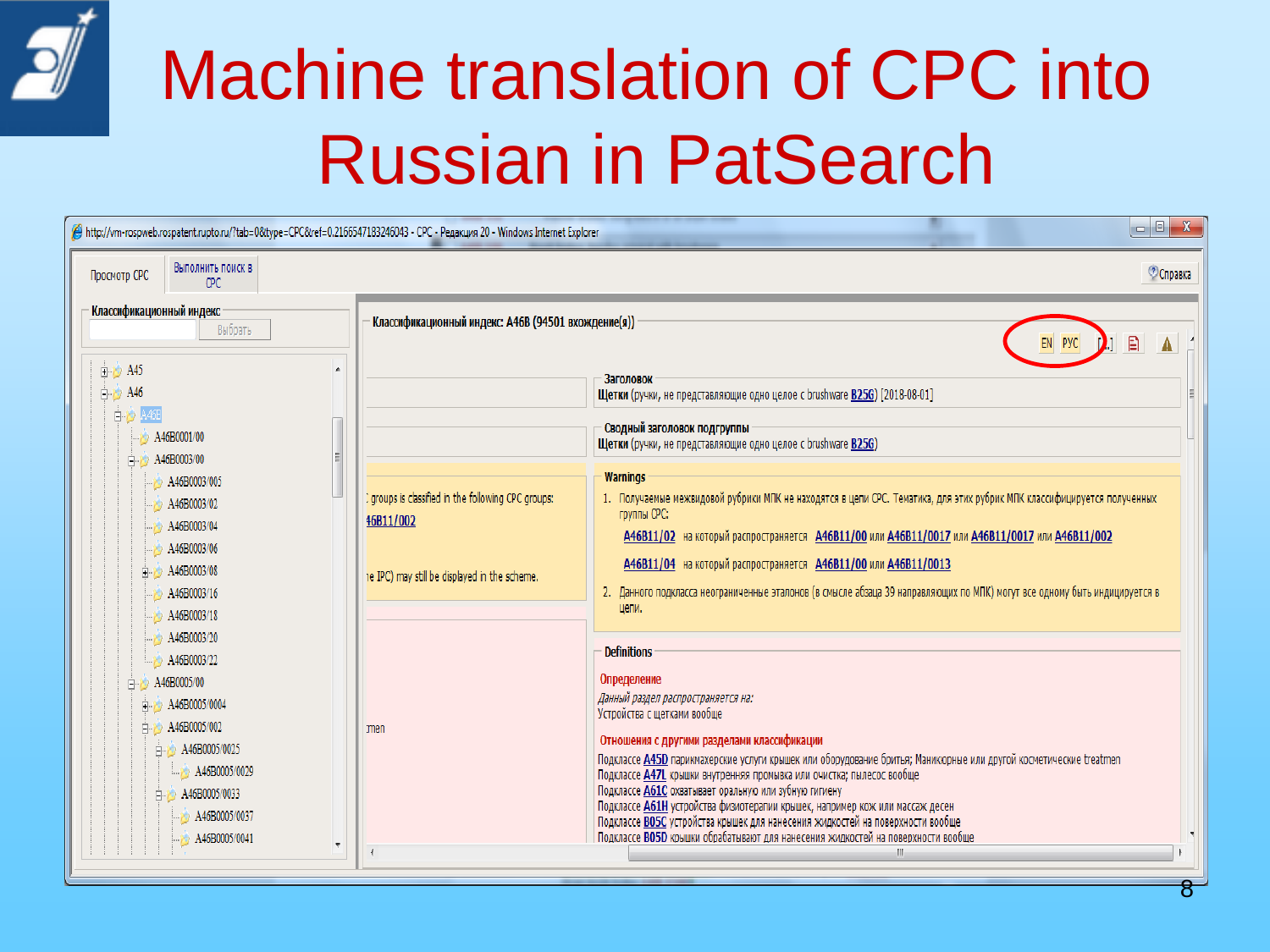

## **Training**



### We provide:

- training in CPC for newcomers
	- general information about CPC structure, scheme and components
	- practical training with examples for specific technical fields
- consultations in CPC for examiners
	- to facilitate the process of CPC classifying if they have questions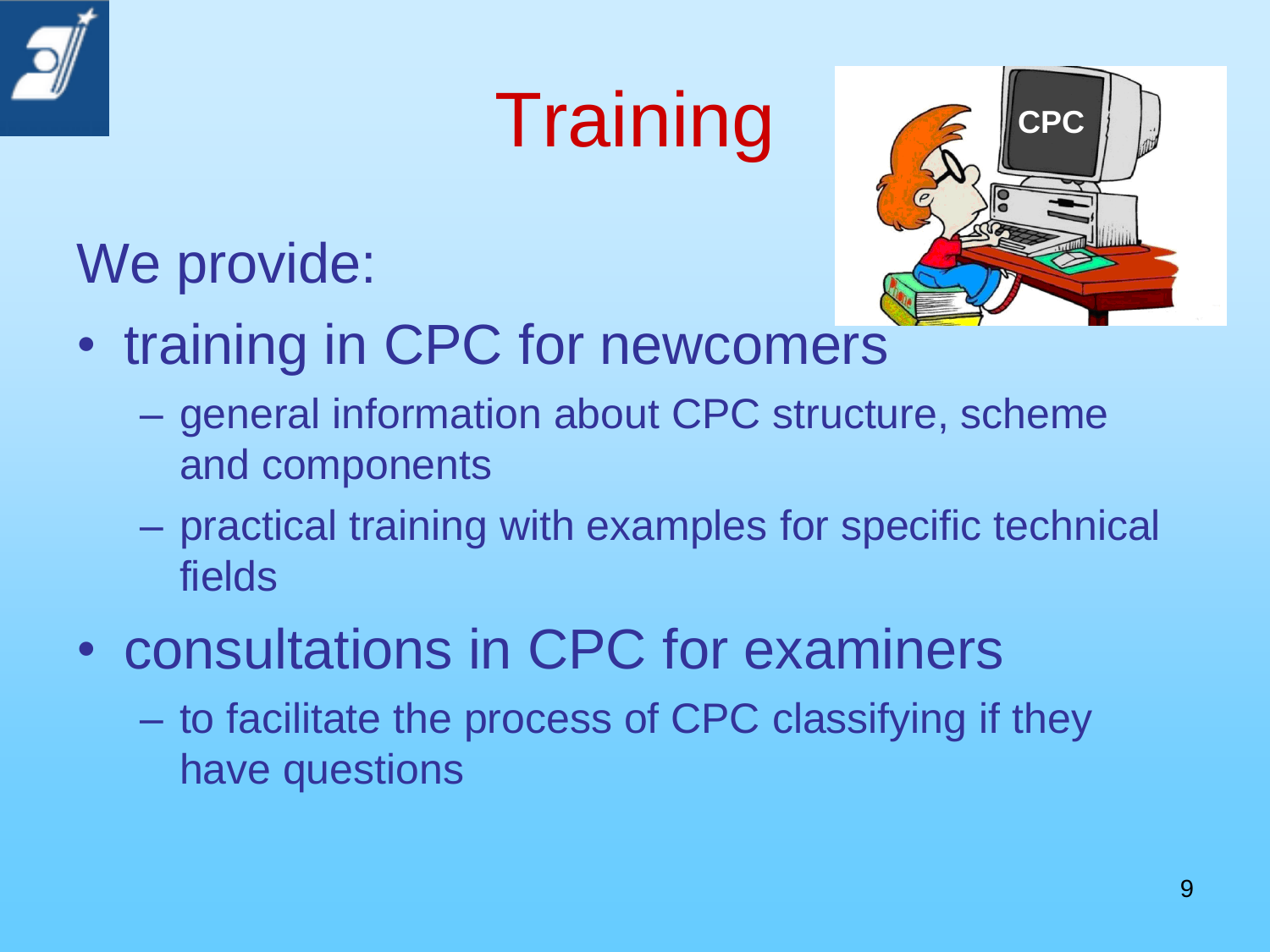

## **Training**

#### RU office uses

- CPC website
- Espacenet database

for developing the training material and preparation our training courses

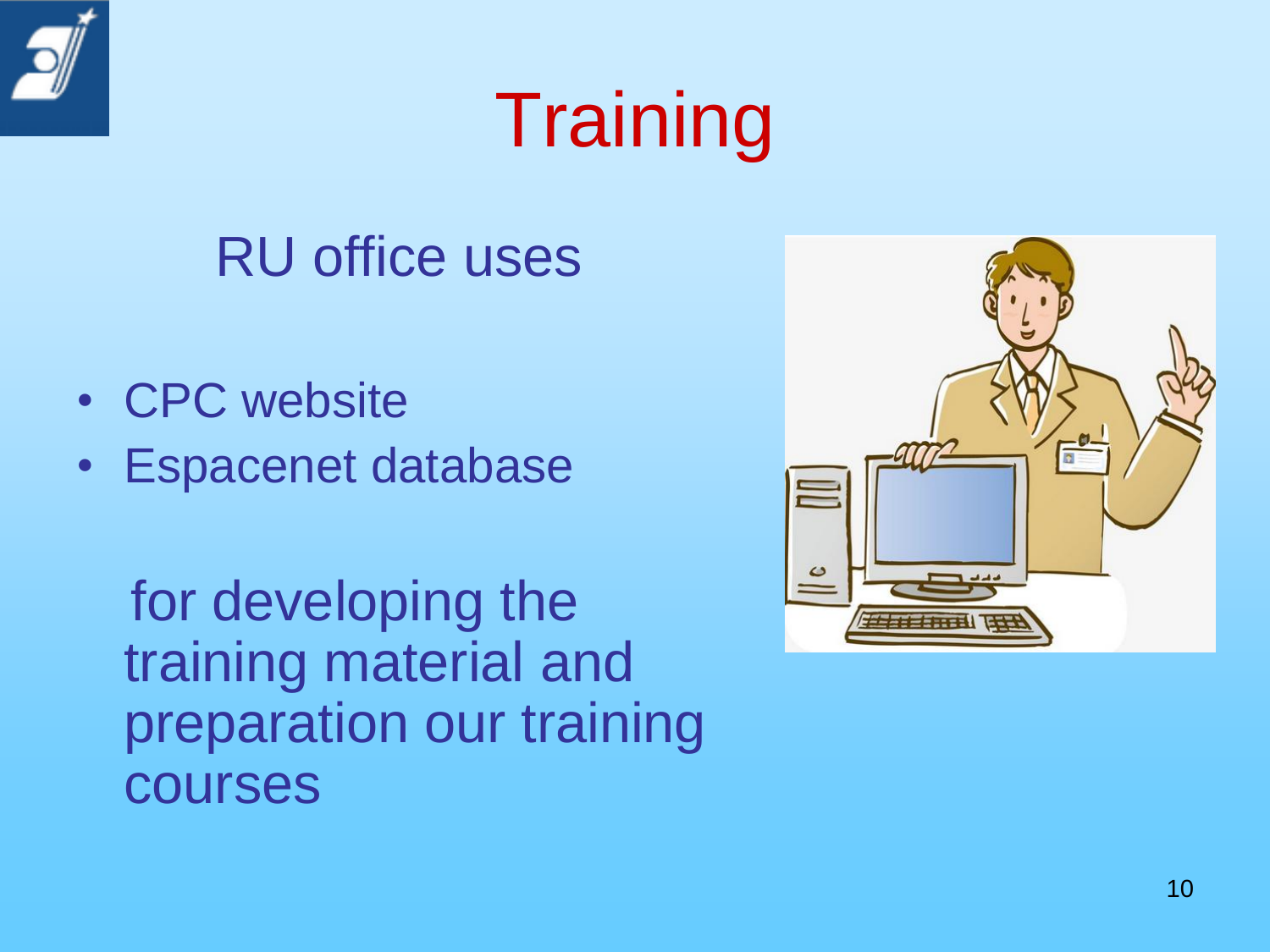# Quality Assurance Process

- Inner electronic document management system provides control of entered CPC symbols according to actual CPC version
- Newcoming examiners` applications are checked by supervisors
- Special department provides control of entered CPC symbols for international search reports and EAPO applications 11

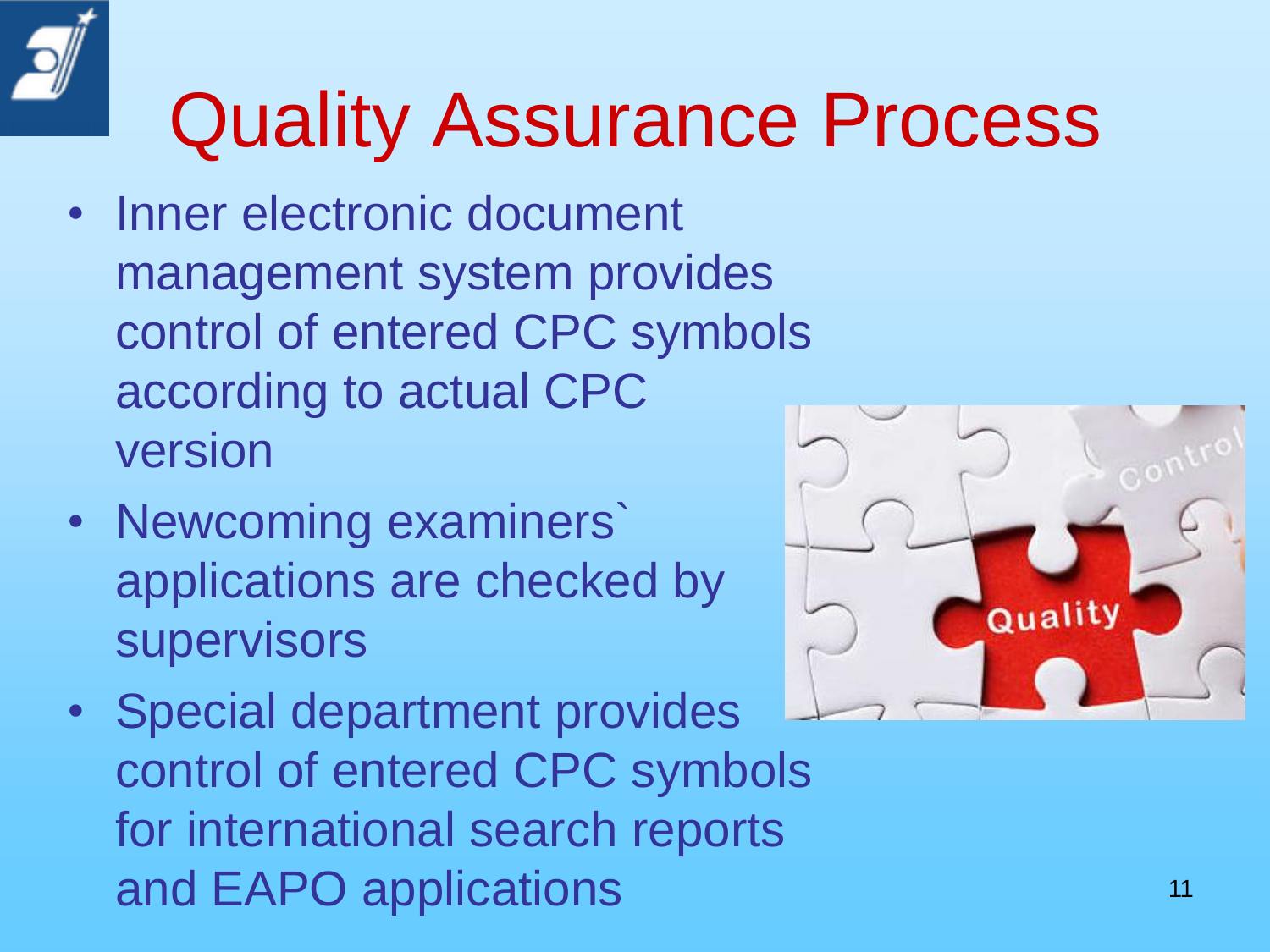## CPC for searching documents



Our examiners often use CPC system for searching documents in Espacenet database

- Relevant documents
- Reduction of volume response (screening of unrelevant documents)
- Great help in searching in some cases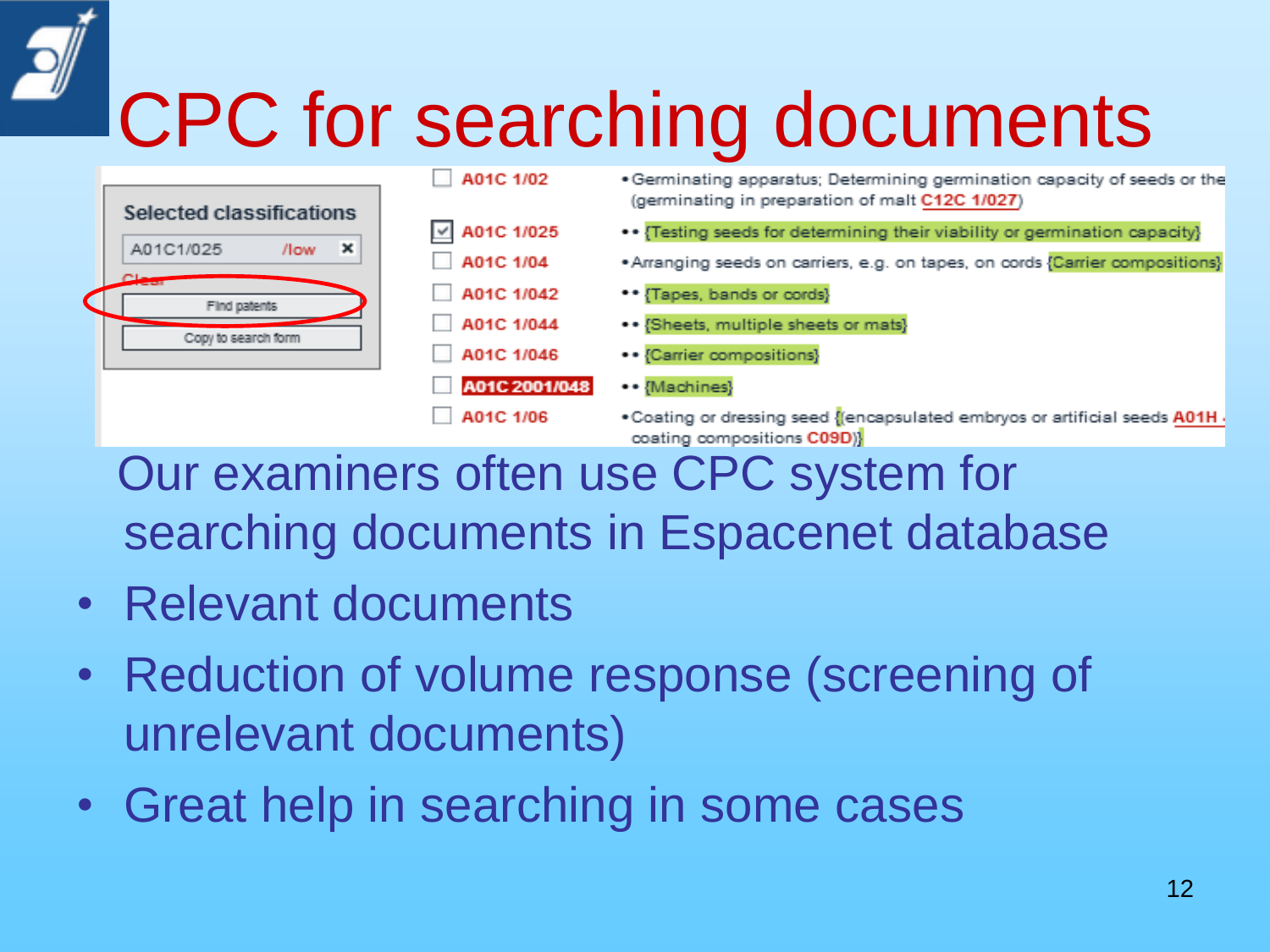

## CPC data exchange

45405 RU patents 11334 RU utility models were classified in CPC in 2018



As soons as applicaion is published it is available in FTP format on server for EPO

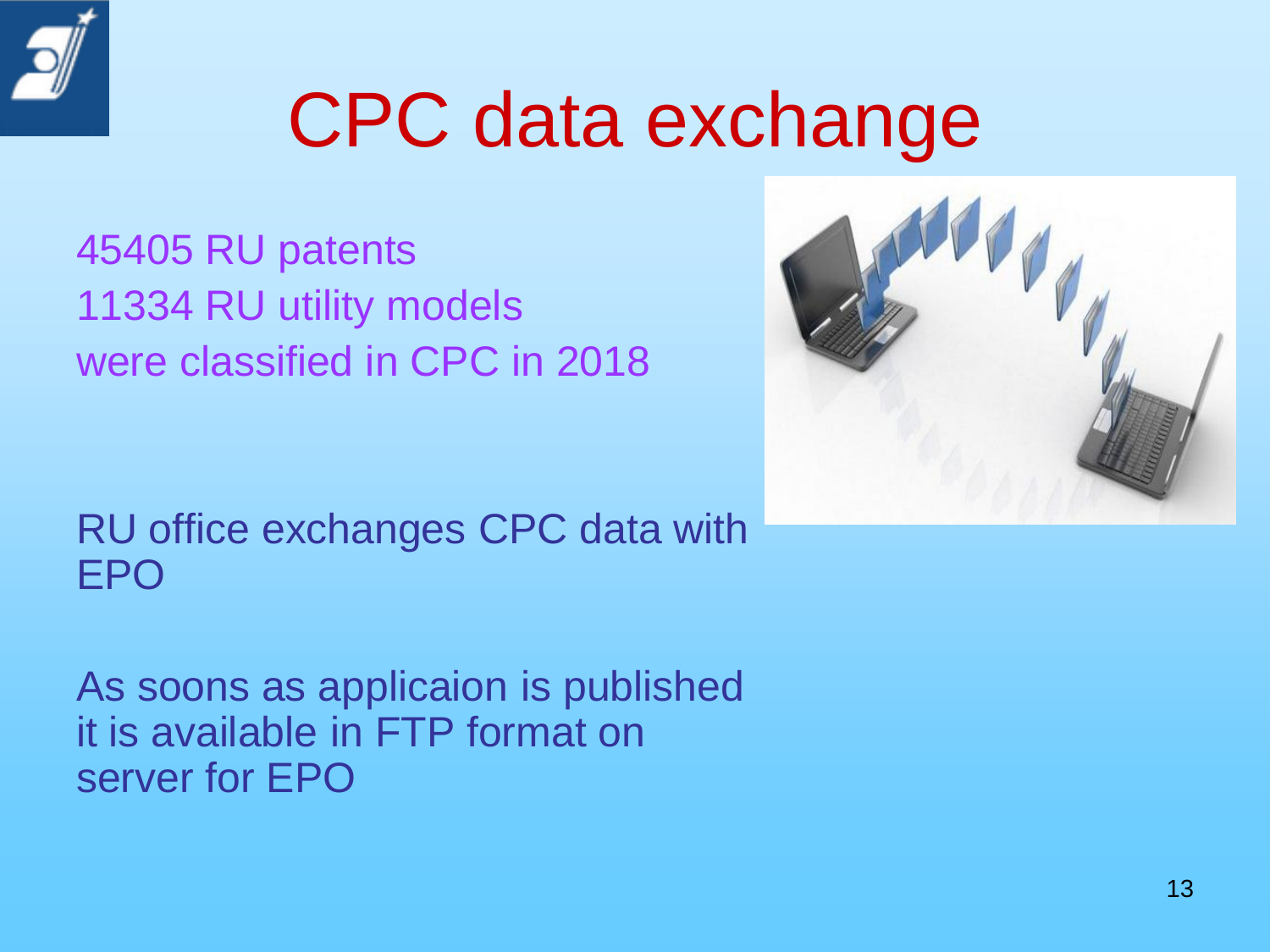

## RU document with CPC

| 44 About Espacenet Other EPO online services                           |                              |                                                                                                            |                                   |                  |                                         |                                                                                                               |    |                     |
|------------------------------------------------------------------------|------------------------------|------------------------------------------------------------------------------------------------------------|-----------------------------------|------------------|-----------------------------------------|---------------------------------------------------------------------------------------------------------------|----|---------------------|
| Search<br><b>Result list</b><br><b>xir</b>                             | My patents list (0)          | Query history                                                                                              | Settings                          | <b>Help</b>      |                                         |                                                                                                               |    |                     |
| Refine search $\rightarrow$ Results page 3 $\rightarrow$ RU188495 (U1) |                              |                                                                                                            |                                   |                  |                                         |                                                                                                               |    |                     |
|                                                                        |                              |                                                                                                            |                                   |                  |                                         |                                                                                                               |    |                     |
| RU186495 (U1)                                                          |                              | Bibliographic data: RU186495 (U1) - 2019-01-22                                                             |                                   |                  |                                         |                                                                                                               |    |                     |
| <b>Bibliographic data</b>                                              | ★ In my patents list         | Previous                                                                                                   | 69/500<br>$\overline{4}$          |                  | <b>El nome date</b>                     | فسنده بالك                                                                                                    |    |                     |
| Description                                                            |                              |                                                                                                            |                                   | CPC - B63B22/163 |                                         |                                                                                                               |    | $\vert$ ×           |
| Claims                                                                 | Речной навигационный буй     |                                                                                                            |                                   |                  | scheme                                  | <b>images</b>                                                                                                 |    |                     |
| Mosaics                                                                |                              |                                                                                                            |                                   |                  |                                         |                                                                                                               |    |                     |
| Original document                                                      | Page bookmark                |                                                                                                            | RU186495 (U1) - Речной навигацион | □→ □□→ □         | <b>CPC</b><br>噩                         | $[]$                                                                                                          |    |                     |
| Cited documents                                                        |                              |                                                                                                            |                                   | Symbol           | <b>Classification and description</b>   |                                                                                                               |    |                     |
| Citing documents                                                       | Inventor(s):                 |                                                                                                            | Стрижевский Евгений Ефимович      | в                |                                         | PERFORMING OPERATIONS; TRANSPORTING                                                                           | s  | $\vert i \vert$     |
| <b>INPADOC</b> legal status                                            | Applicant(s):                |                                                                                                            | Стрижевский Евгений Ефимович      |                  |                                         |                                                                                                               |    |                     |
| INPADOC patent family                                                  | <b>Classification:</b>       | - international: B63B22/16                                                                                 |                                   |                  | <b>TRANSPORTING</b>                     |                                                                                                               |    |                     |
|                                                                        |                              |                                                                                                            |                                   | <b>B63</b>       |                                         | SHIPS OR OTHER WATERBORNE VESSELS;                                                                            |    |                     |
| Quick help                                                             |                              |                                                                                                            | cooperative: B63B22/163 + hore    |                  | <b>RELATED EQUIPMENT</b>                |                                                                                                               |    |                     |
| * What is meant by high quality                                        |                              | Application number: RU20180104841U 20180208                                                                |                                   | <b>B63B</b>      |                                         | SHIPS OR OTHER WATERBORNE VESSELS:<br>EQUIPMENT FOR SHIPPING ({amphibious vehicles                            |    | $S$ D ii $\lozenge$ |
| text as facsimile?                                                     | Priority number(s):          | RU20180104841U 20180208                                                                                    |                                   |                  | B60F 3/00; } air-cushion vehicles B60V; | arrangements of vessel ventilation, heating, cooling                                                          |    |                     |
| + What does A1, A2, A3 and B                                           |                              |                                                                                                            |                                   |                  | or air conditioning B63J 2/00)          |                                                                                                               |    |                     |
| stand for after a European<br>publication number?                      |                              |                                                                                                            |                                   |                  |                                         |                                                                                                               |    |                     |
| → What happens if I click on "In                                       | Abstract of RU186495 (U1)    |                                                                                                            |                                   | B63B 22/00       |                                         | Buoys ({floating decoys, e.g. for waterfowl                                                                   | D  |                     |
| my patents list"?                                                      |                              |                                                                                                            |                                   |                  |                                         | A01M 31/06;} means for indicating the location of<br>underwater objects B63C 7/26; life-buoys, e.g. rings     |    |                     |
| + What happens if I click on the<br>"Register" button?                 | Translate this text into [1] |                                                                                                            |                                   |                  |                                         | B63C 9/08; {mountings of acoustic transducer in                                                               |    |                     |
| + Why are some sidebar options                                         | Select language              | $\mathbf{v}$                                                                                               | patenttranslate powered by EPO a  |                  | underwater equipment, e.g. sonobuoys    |                                                                                                               |    |                     |
| deactivated for certain                                                |                              |                                                                                                            |                                   |                  | floats H02G 9/12})                      | G10K 11/006; electric cables supported on or from                                                             |    |                     |
| documents?                                                             |                              | Полезная модель относится к речному судоходству, а им                                                      |                                   | B63B 22/16       |                                         |                                                                                                               |    |                     |
| + How can I bookmark this                                              |                              | пути.Речной навигационный буй содержит: надводную ча<br>термопластичного материала, с сигнальным фонарем н |                                   |                  |                                         | *specially adapted for marking a navigational<br>route (signalling or lighting devices B63B 45/00)            |    |                     |
| page?                                                                  |                              | размещенным в нем аккумулятором электроэнергии, соед В63В 22/163                                           |                                   |                  |                                         | ** {comprising a bell or other audible signal}                                                                |    |                     |
| → Why does a list of documents<br>with the heading "Also               |                              |                                                                                                            |                                   |                  |                                         | сигнальной фигурой надводной части; подводную часть из полимерного термопластичного материала, имеющую форму  |    |                     |
| published as" sometimes                                                |                              |                                                                                                            |                                   |                  |                                         | усеченного конуса, с меньшим диаметром, находящимся под водой; водонепроницаемую перегородку, отделяющую      |    |                     |
| appear, and what are these                                             |                              |                                                                                                            |                                   |                  |                                         | подводную часть от надводной части; балластную емкость, образованную в подводной части ниже перегородки,      | 14 |                     |
| documents?                                                             |                              |                                                                                                            |                                   |                  |                                         | заполняемую водой; в стенке усеченного конуса балластной емкости под водонепроницаемой перегородкой имеются   |    |                     |
| and the contract of the con-<br><b><i><u>AMEL ALL B</u></i></b>        |                              |                                                                                                            |                                   |                  |                                         | отверстия для пропускания воздуха в балластную емкость: балансировочный гоуз, закрепленный на опоре в нижней. |    |                     |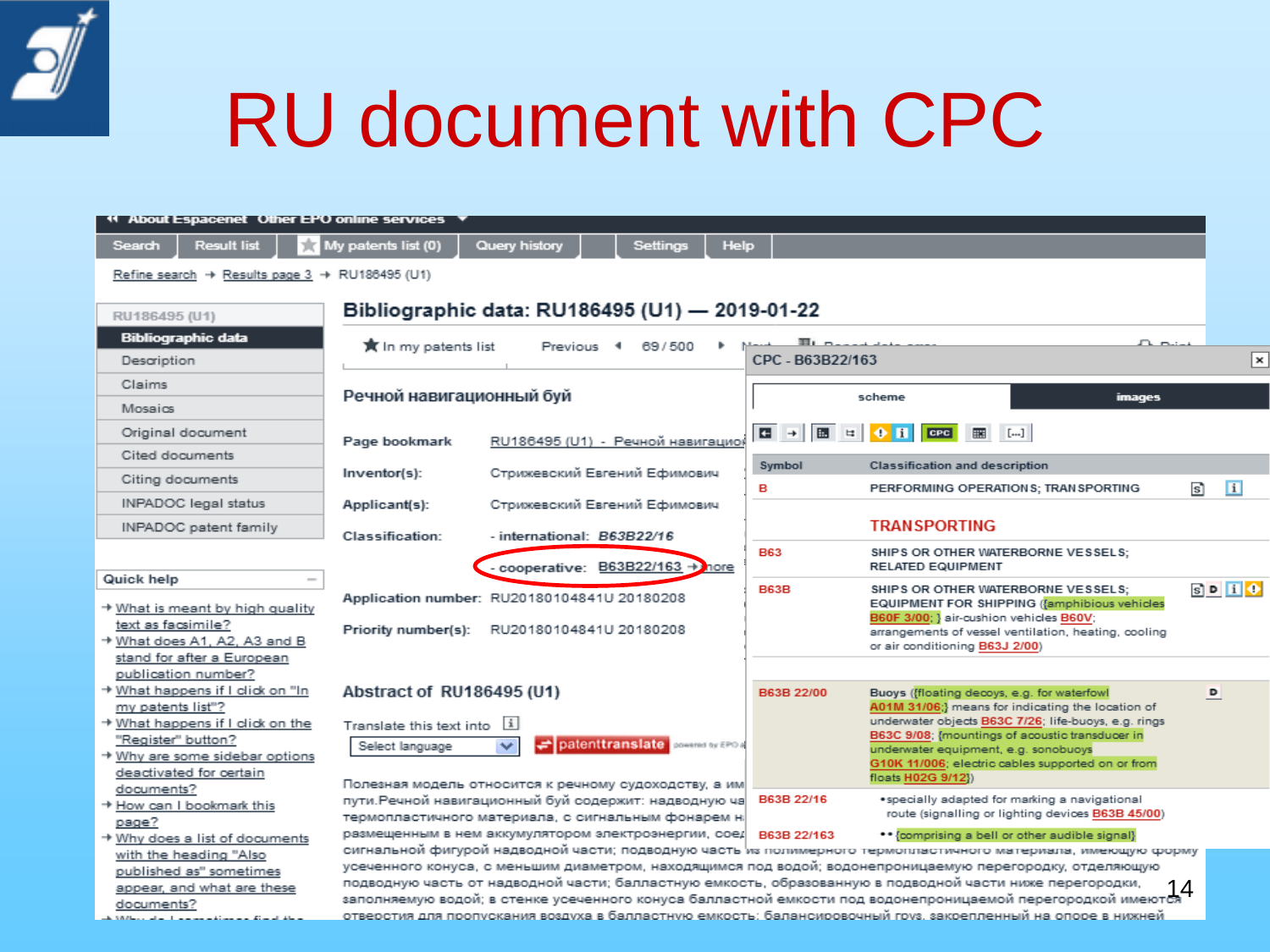



#### We have not started CPC reclassification of our patent documents yet